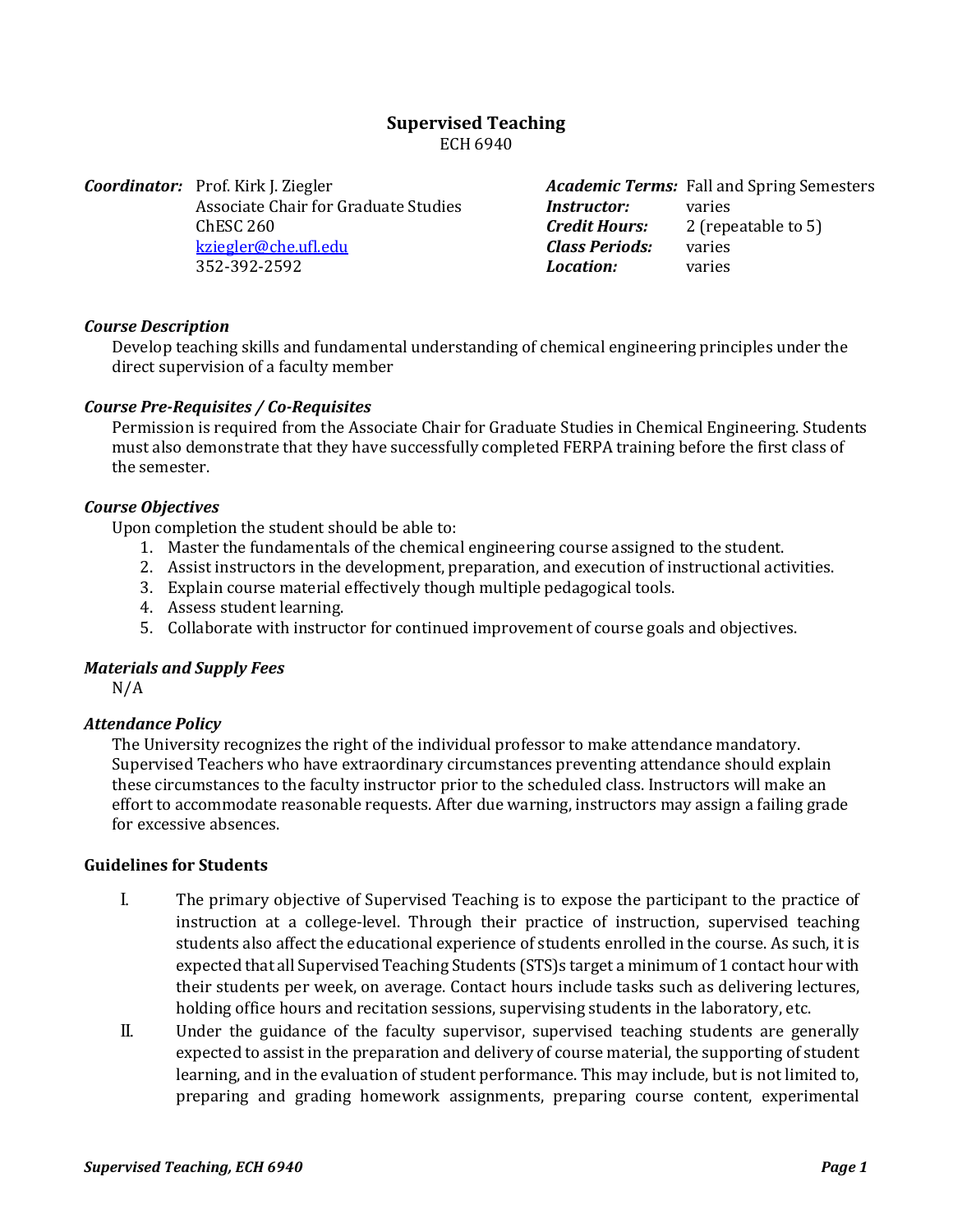setup/cleanup, contributing to the preparation and grading of exams, attending and/or delivering lectures, offering office hours and recitation sessions, supervising laboratories, and other reasonable responsibilities assigned by the course instructor. Expectations are listed in the plan below.

- III. Students are expected to devote no more than 3 hours per week, on average, to STS responsibilities for the full 15-weeks (or prorated if duration is shorter) for every credit hour they are enrolled in this course. It is expected that the amount of time devoted to supervised teaching responsibilities will vary throughout the semester. It is expected that the instructor and the STS will explicitly discuss time commitments and expected timing of peak hours at the beginning of the course. If hours greatly exceed these defined expectations, the student should discuss this with the course instructor. If their concerns are not resolved after discussing with the course instructor, the student should contact the department chair.
- IV. Students are expected to coordinate responsibilities, timing, and expectations with the instructor of the course at least two weeks prior to the start of the term.
- V. Students are required to complete PRV802 FERPA Basics before they can be enrolled in this course. This online course can be access by logging in to myUFL > myTraining and searching "PRV802." Students are required to provide proof of completing this course to the department advisor so they can be enrolled in EGN 6940.
- VI. Students are required to participate in the Department of Chemical Engineering Workshop on Supervised Teaching that will be scheduled prior to the start of the fall semester.
- VII. If a student has an issue with a student or fellow STS in their course, they should immediately contact the course instructor. The course instructor is ultimately responsible of all issues related to student and STS conduct in their assigned courses.
- VIII. Any unresolved issues regarding the STS assignment should be brought to the attention of the department chair.

## **Guidelines for Faculty**

- I. Faculty are to serve as mentors for the teaching activities listed on the supervised teaching plan. Expectations for mentoring are to model the activities, supervise and assess, and give feedback to the student.
- II. Faculty should coordinate an introductory meeting with their supervised teaching students approximately two weeks before the beginning of the term. At this meeting, faculty should outline the following:
	- a. Course-specific expectations and assignments of the supervised teaching student
	- b. General outline for expected time commitments with identification of peak hours, if possible
	- c. Faculty contact information
	- d. A complete syllabus for the course and/or lab protocols (if applicable)
	- e. Create student login information for any necessary web portals (e.g. Canvas)
- III. In assigning responsibilities to STSs, faculty should observe the above guidelines regarding expectations of student time commitment to the course. Specifically, the STS's assignments must be manageable at approximately 3 hours per week per credit of this course. Faculty must respect the recommended effort expectations of  $\sim$ 3 hr/week per credit averaged over the semester (see "Credit Allocation" above). If an instructor feels that more credit is required to provide increased contact hours, they should speak with the department chair.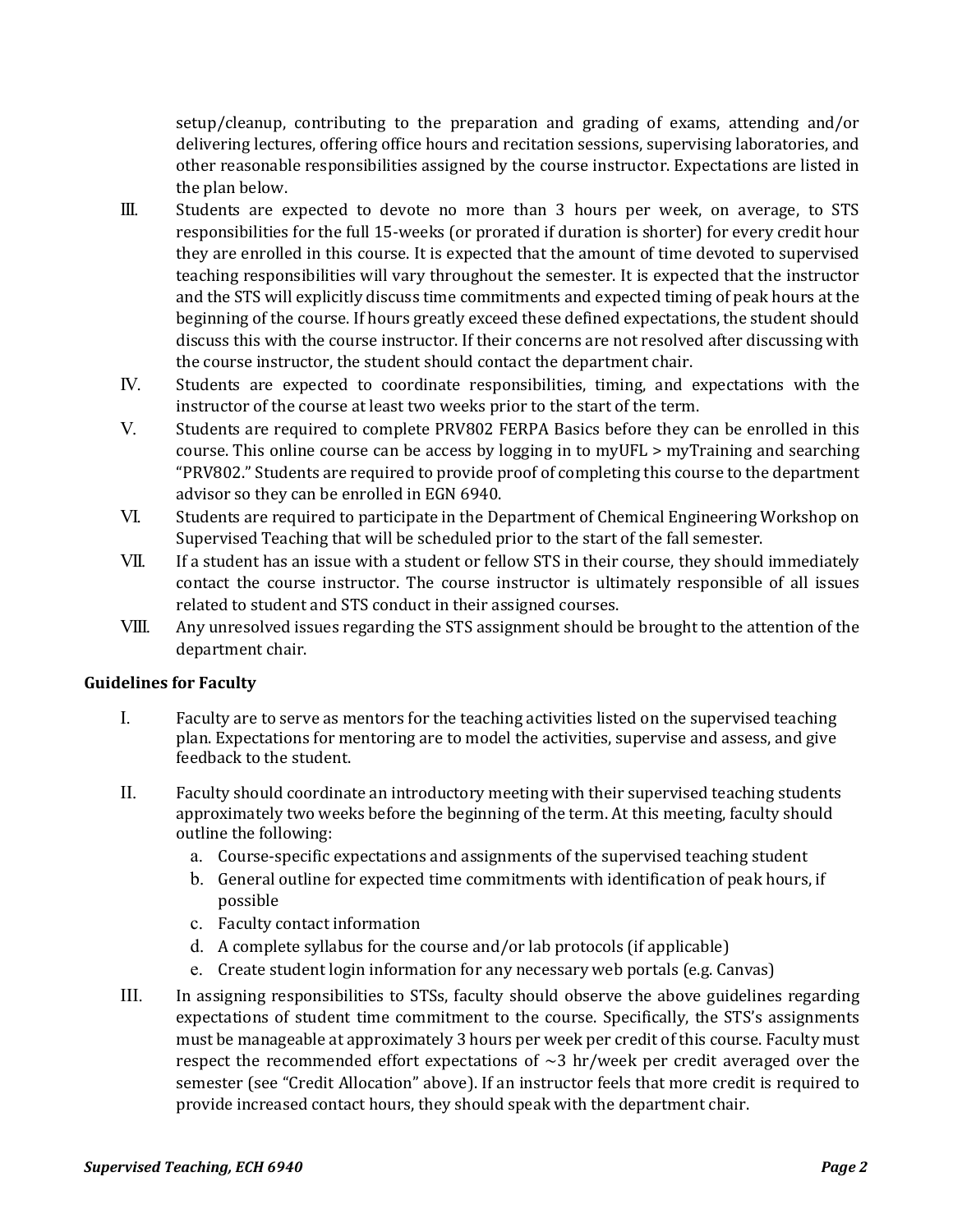IV. While STSs are expected to contribute to these activities, the preparation and delivery of course materials and the evaluation of student performance is ultimately the responsibility of the instructor assigned to the course. Instructors should remain engaged in all aspects of the course, even those aspects supervised by STSs. For lecture courses, it is expected that the majority of the lectures will be delivered by the course instructor. For laboratory courses, it is expected that the instructor will deliver associated lectures, participate regularly in the lab course, provide appropriate supervisory training to the STS for each experiment conducted in the lab, and be responsible for the overall supervision of the STSs performance.

### *Credit Assignment*

Supervised Teachers should enroll for 2 credit hours for their assignment.

### *Class Requirements and Expectations*

Supervised Teacher involvement in the classroom may include contact time during classes or labs, lecture preparation time, laboratory preparation time, office hours, preparation of homework solutions, grading, *etc*. The instructor will define any additional expectations and present them when the student registers for the course.

### *Evaluation of Grades and Grading Policy*

Grades will be assigned to the Supervised Teacher based on the following criteria:

- (i) Teaching proficiency: The Supervised Teacher is expected to demonstrate adequate preparation in the delivery of instructional materials, including a proficient understanding of the material and an ability to deliver content clearly and concisely.
- (ii) Grading proficiency: The Supervised Teacher is expected to grade assignments and exams in a timely manner. Unless otherwise specified by the instructor, graded assignments should be returned within a week. The Supervised Teacher is also expected to grade assignments consistently and fairly.
- (iii) Professionalism and attendance: The Supervised Teacher is expected to follow the attendance policy of the instructor. It is assumed that the Supervised Teacher will be a role model to students and demonstrate professional and ethical behavior, including punctual attendance.
- (iv) Production of instructional materials: The Supervised Teacher is expected to develop course materials, which may include individual lectures, homework assignments and solutions, quizzes and solutions, exams and solutions, or class handouts, as determined by the instructor.

Individual instructors will define the specific weights assigned to each individual criteria. The instructor will assign a Satisfactory (S) or Unsatisfactory (U) grade to the student based on these criteria.

More information on UF grading policy may be found at: <https://catalog.ufl.edu/ugrad/current/regulations/info/grades.aspx>

# *In-Class Recording*

Students are allowed to record video or audio of class lectures. However, the purposes for which these recordings may be used are strictly controlled. The only allowable purposes are (1) for personal educational use, (2) in connection with a complaint to the university, or (3) as evidence in, or in preparation for, a criminal or civil proceeding. All other purposes are prohibited. Specifically, students may not publish recorded lectures without the written consent of the instructor.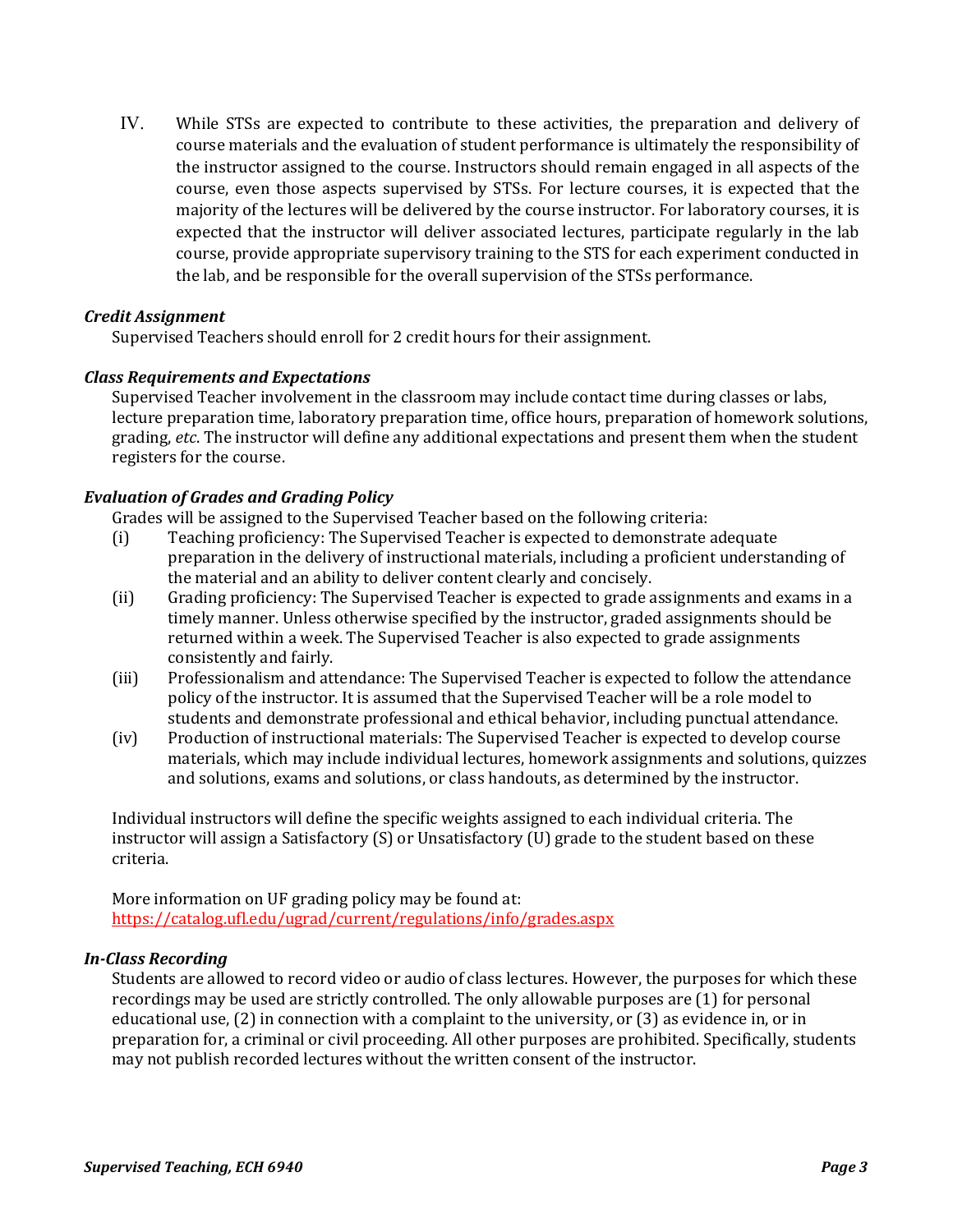A "class lecture" is an educational presentation intended to inform or teach enrolled students about a particular subject, including any instructor-led discussions that form part of the presentation, and delivered by any instructor hired or appointed by the University, or by a guest instructor, as part of a University of Florida course. A class lecture does not include lab sessions, student presentations, clinical presentations such as patient history, academic exercises involving solely student participation, assessments (quizzes, tests, exams), field trips, private conversations between students in the class or between a student and the faculty or lecturer during a class session.

Publication without permission of the instructor is prohibited. To "publish" means to share, transmit, circulate, distribute, or provide access to a recording, regardless of format or medium, to another person (or persons), including but not limited to another student within the same class section. Additionally, a recording, or transcript of a recording, is considered published if it is posted on or uploaded to, in whole or in part, any media platform, including but not limited to social media, book, magazine, newspaper, leaflet, or third party note/tutoring services. A student who publishes a recording without written consent may be subject to a civil cause of action instituted by a person injured by the publication and/or discipline under UF Regulation 4.040 Student Honor Code and Student Conduct Code.

### *Students Requiring Accommodations*

Students with disabilities requesting accommodations should first register with the Disability Resource Center (352-392-8565, https://www.dso.ufl.edu/drc) by providing appropriate documentation. Once registered, students will receive an accommodation letter which must be presented to the instructor when requesting accommodation. Students with disabilities should follow this procedure as early as possible in the semester.

#### *Course Evaluation*

Students are expected to provide feedback on the quality of instruction in this course by completing online evaluations at [https://evaluations.ufl.edu/evals.](https://evaluations.ufl.edu/evals) Evaluations are typically open during the last two or three weeks of the semester, but students will be given specific times when they are open. Summary results of these assessments are available to students at [https://evaluations.ufl.edu/results/.](https://evaluations.ufl.edu/results/)

#### *University Honesty Policy*

UF students are bound by The Honor Pledge which states, "We, the members of the University of Florida community, pledge to hold ourselves and our peers to the highest standards of honor and integrity by abiding by the Honor Code. On all work submitted for credit by students at the University of Florida, the following pledge is either required or implied:

#### *On my honor, I have neither given nor received unauthorized aid in doing this assignment.*

The Honor Code (https://www.dso.ufl.edu/sccr/process/student-conduct-honor-code/) specifies a number of behaviors that are in violation of this code and the possible sanctions. Furthermore, you are obligated to report any condition that facilitates academic misconduct to appropriate personnel. If you have any questions or concerns, please consult with the instructor or TAs in this class.

A non-passing grade will be assigned to students who violate academic honesty standards, regardless of the violator's performance on exams, quizzes, and homework assignments. Official sanctions issued by the Office of Student Judicial Affairs will become permanently noted in the student's official transcript.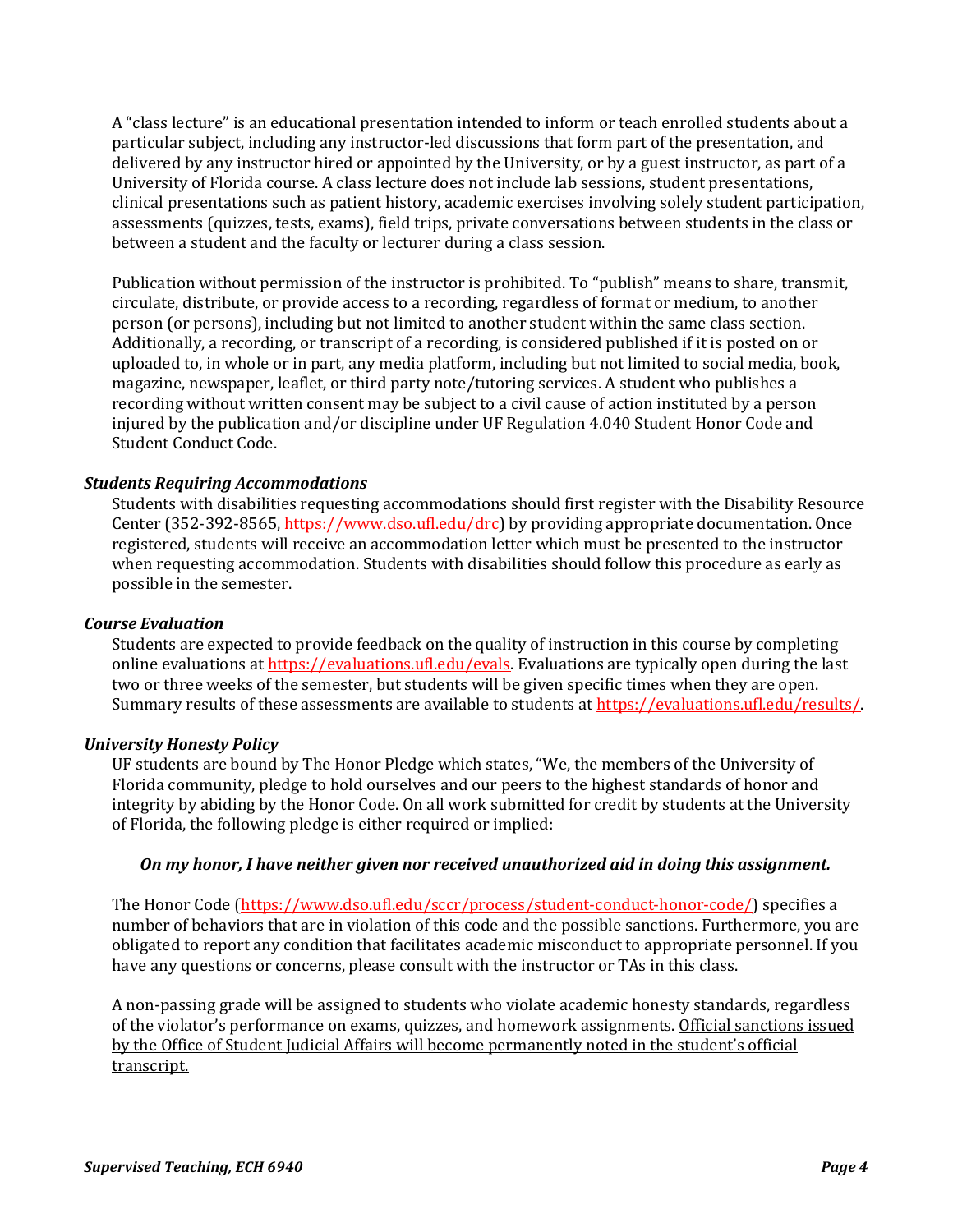### *Commitment to a Safe and Inclusive Learning Environment*

The Herbert Wertheim College of Engineering values broad diversity within our community and is committed to individual and group empowerment, inclusion, and the elimination of discrimination. It is expected that every person in this class will treat one another with dignity and respect regardless of gender, sexuality, disability, age, socioeconomic status, ethnicity, race, and culture.

If you feel like your performance in class is being impacted by discrimination or harassment of any kind, please contact your instructor or any of the following:

- Your academic advisor or Graduate Program Coordinator
- Jennifer Nappo, Director of Human Resources, 352-392-0904, [jpennacc@ufl.edu](mailto:jpennacc@ufl.edu)
- Curtis Taylor, Associate Dean of Student Affairs, 352-392-2177[, taylor@eng.ufl.edu](mailto:taylor@eng.ufl.edu)
- Toshikazu Nishida, Associate Dean of Academic Affairs, 352-392-0943[, nishida@eng.ufl.edu](mailto:nishida@eng.ufl.edu)

#### *Software Use*

All faculty, staff, and students of the University are required and expected to obey the laws and legal agreements governing software use. Failure to do so can lead to monetary damages and/or criminal penalties for the individual violator. Because such violations are also against University policies and rules, disciplinary action will be taken as appropriate. We, the members of the University of Florida community, pledge to uphold ourselves and our peers to the highest standards of honesty and integrity.

### *Student Privacy*

There are federal laws protecting your privacy with regards to grades earned in courses and on individual assignments. For more information, please see:

<http://registrar.ufl.edu/catalog0910/policies/regulationferpa.html>

### *Campus Resources:*

#### *Health and Wellness*

- The University expects you to wear approved face coverings at all times during class and within buildings even if you are vaccinated.
- If you are sick, stay home and self-quarantine. Please visit the UF Health Screen, Test & Protect website about next steps, retake the questionnaire and schedule your test for no sooner than 24 hours after your symptoms began. Please call your primary care provider if you are ill and need immediate care or the UF Student Health Care Center at 352-392-1161 (or email [covid@shcc.ufl.edu\)](mailto:covid@shcc.ufl.edu) to be evaluated for testing and to receive further instructions about returning to campus.
- If you are withheld from campus by the Department of Health through Screen, Test & Protect, you are not permitted to use any on campus facilities. Students attempting to attend campus activities when withheld from campus will be referred to the Dean of Students Office.
- UF Health Screen, Test & Protect offers guidance when you are sick, have been exposed to someone who has tested positive or have tested positive yourself. Visit the [UF Health Screen, Test & Protect](https://click.info.gator360.ufl.edu/?qs=8f0d5e01a3f7385148f144e2089093522a358a8d85cb9db73c31675d3c5e5c0d27748d40c212f544822551342f1912ea5b4f2b890d5952e8)  [website](https://click.info.gator360.ufl.edu/?qs=8f0d5e01a3f7385148f144e2089093522a358a8d85cb9db73c31675d3c5e5c0d27748d40c212f544822551342f1912ea5b4f2b890d5952e8) for more information.
- Please continue to follow healthy habits, including best practices like frequent hand washing. Following these practices is our responsibility as Gators.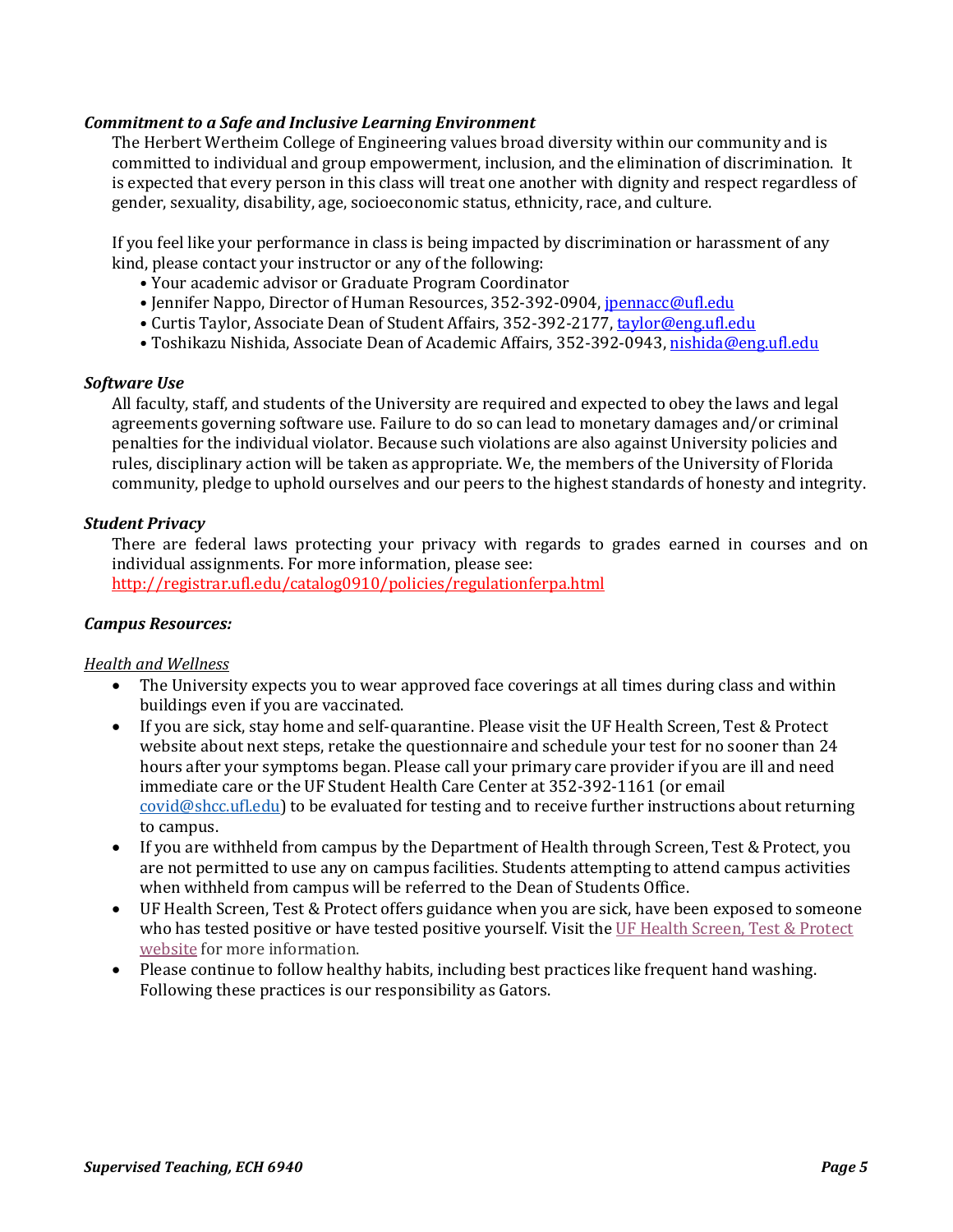**U Matter, We Care:** Your well-being is important to the University of Florida. The U Matter, We Care initiative is committed to creating a culture of care on our campus by encouraging members of our community to look out for one another and to reach out for help if a member of our community is in need. If you or a friend is in distress, please contact **umatter@ufl.edu** so that the U Matter, We Care Team can reach out to the student in distress. A nighttime and weekend crisis counselor is available by phone at 352-392-1575. The U Matter, We Care Team can help connect students to the many other helping resources available including, but not limited to, Victim Advocates, Housing staff, and the Counseling and Wellness Center. Please remember that asking for help is a sign of strength. In case of emergency, call 9-1-1.

**Counseling and Wellness Center:** [https://counseling.ufl.edu,](https://counseling.ufl.edu/) and 392-1575; and the University Police Department: 392-1111 or 9-1-1 for emergencies.

## **Sexual Discrimination, Harassment, Assault, or Violence**

If you or a friend has been subjected to sexual discrimination, sexual harassment, sexual assault, or violence contact the **[Office of Title IX Compliance](https://titleix.ufl.edu/)**, located at Yon Hall Room 427, 1908 Stadium Road, (352) 273-1094, [title-ix@ufl.edu](mailto:title-ix@ufl.edu)

**Sexual Assault Recovery Services (SARS)**  Student Health Care Center, 392-1161.

**University Police Department** at 392-1111 (or 9-1-1 for emergencies), or [http://www.police.ufl.edu/.](http://www.police.ufl.edu/)

#### *Academic Resources*

**E-learning technical suppor***t*, 352-392-4357 (select option 2) or e-mail to Learning-support@ufl.edu. [https://lss.at.ufl.edu/help.shtml.](https://lss.at.ufl.edu/help.shtml)

**Career Resource Center**, Reitz Union, 392-1601. Career assistance and counseling; [https://career.ufl.edu.](https://career.ufl.edu/)

**Library Support**[, http://cms.uflib.ufl.edu/ask.](http://cms.uflib.ufl.edu/ask) Various ways to receive assistance with respect to using the libraries or finding resources.

**Teaching Center**, Broward Hall, 392-2010 or 392-6420. General study skills and tutoring. [https://teachingcenter.ufl.edu/.](https://teachingcenter.ufl.edu/)

**Writing Studio, 302 Tigert Hall***,* 846-1138. Help brainstorming, formatting, and writing papers. [https://writing.ufl.edu/writing-studio/.](https://writing.ufl.edu/writing-studio/)

**Student Complaints Campus***:* [https://sccr.dso.ufl.edu/policies/student-honor-code-student-conduct](https://sccr.dso.ufl.edu/policies/student-honor-code-student-conduct-code/)[code/](https://sccr.dso.ufl.edu/policies/student-honor-code-student-conduct-code/)[;https://care.dso.ufl.edu.](https://care.dso.ufl.edu/)

**On-Line Students Complaints***:* [http://www.distance.ufl.edu/student-complaint-process.](http://www.distance.ufl.edu/student-complaint-process)